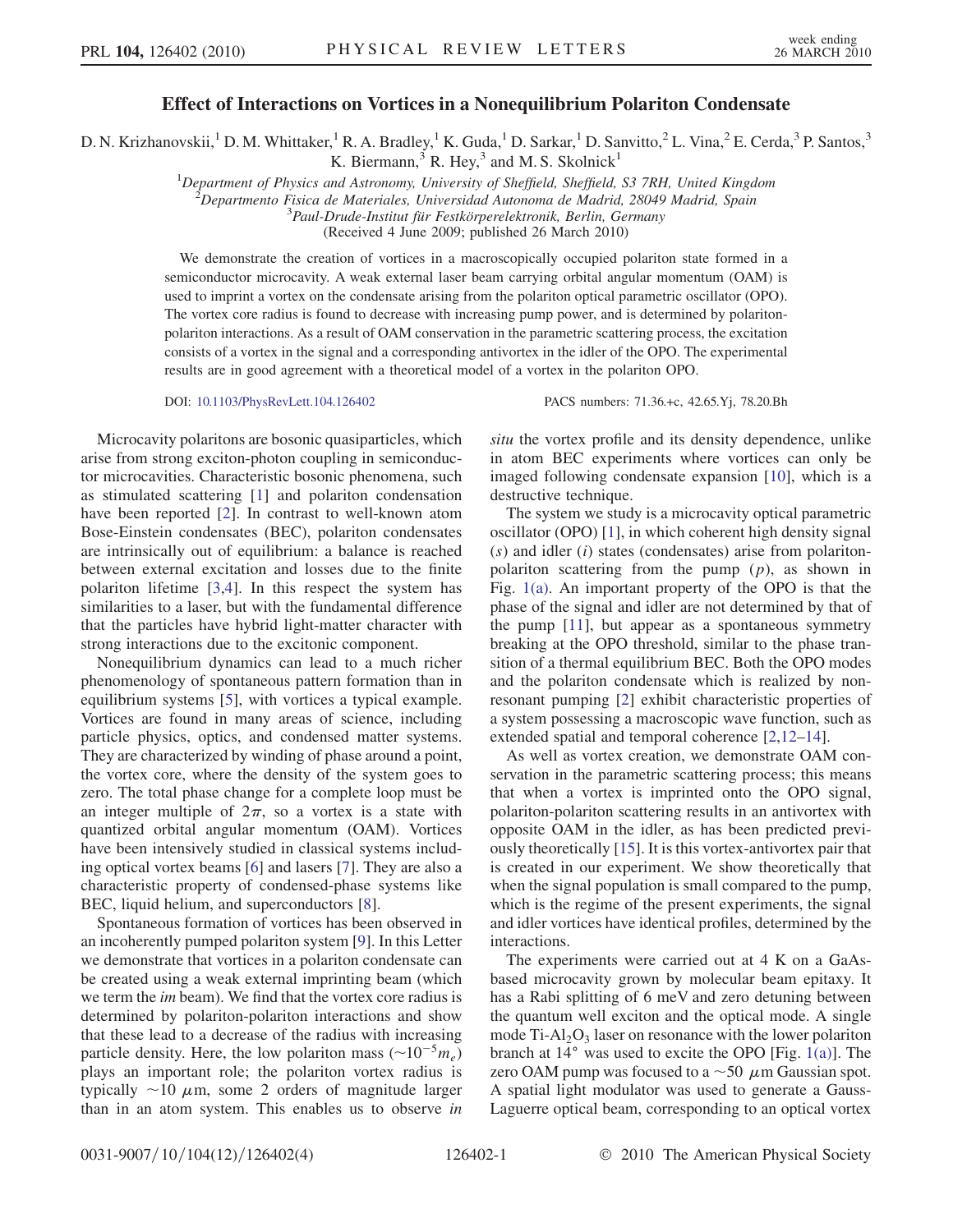

<span id="page-1-0"></span>FIG. 1 (color online). (a) Schematic diagram of OPO. (b) Real space image of the signal with no imprinting beam. (c) Image of Gauss-Laguerre imprinting beam (im beam). (d) Signal with weak im beam of (c), showing an imprinted vortex labeled A. (e) Interferogram revealing the  $2\pi$  phase variation around the vortex of  $(d)$ . (f) Vortex in signal, labeled A, created by excitation at the idler position with Gauss-Laguerre beam. (g) Interferogram revealing the vortex with OAM  $m<sub>s</sub> = -1$  created in<br>(f) The red lines are cross sections through the vortex cores of (f ). The red lines are cross sections through the vortex cores of (c) to (d), with the sizes of the cores (FWHM) indicated.

with OAM  $M = 1$  which was used as the imprinting beam.

Figure [1\(b\)](#page-1-0) shows the spatial image of the OPO signal emission, which occurs at 1.533 eV and has a linewidth of  $\leq$  60  $\mu$ eV (resolution limited), at a pump power of 3 times<br>the OPO threshold  $P_2 \approx 600 \text{ W cm}^{-2}$ . It has a uniform the OPO threshold,  $P_{\text{th}} \sim 600 \text{ W cm}^{-2}$ . It has a uniform<br>spatial distribution, consistent with a sample having very spatial distribution, consistent with a sample having very weak disorder [[16](#page-3-14)]. In order to create a vortex in the signal we introduce a weak *im* beam of power  $\approx 10 \mu$ W,  $\sim 40$ <br>times less than that of the signal having OAM  $M = +1$ times less than that of the signal, having OAM  $M = +1$ and optical vortex core diameter of 10  $\mu$ m. The *im* beam is<br>in resonance with the signal at normal incidence in resonance with the signal at normal incidence. Application of the *im* beam of Fig.  $1(c)$  results in a strong modification of the spatial distribution of the signal [Fig. [1\(d\)\]](#page-1-0), characterized by a resultant well-defined dip of diameter (FWHM)  $\approx$  7  $\mu$ m [radius  $\approx$  3.5  $\mu$ m (HWHM)]<br>labeled 4 on Fig. 1(d) labeled  $A$  on Fig. [1\(d\).](#page-1-0)

To demonstrate that the dip arises from a vortex, the spatial phase variation of the signal was measured [[9\]](#page-3-8). Figure [1\(e\)](#page-1-0) shows the interference pattern between the signal image in Fig. [1\(d\)](#page-1-0) and the image inverted around a central point of symmetry so that region A interferes with region  $B$  [see Fig. [1\(d\)\]](#page-1-0), where the phase is nearly constant. The two forklike dislocations in the interference pattern demonstrate the presence of a single vortex, with phase winding by  $2\pi$  about the core. One fork occurs at A, the position of the vortex in the original beam, while the other occurs at the equivalent location in the inverted beam.

We describe the process using the term ''imprinting'' because the im beam is very weak; we are imaging not the polaritons injected directly by the im beam, but the OPO signal modified by their presence. Indeed, the vortex disappears when the im beam is tuned off resonance with the signal. The reason imprinting can occur is that the phase of the signal is undetermined in the OPO, so even the few polaritons the im beam injects are able to lock the signal phase to their own. Experimentally there is a minimum ratio of the im beam to signal power density, of about  $\sim$ 1/45, required to create a vortex in the signal phase. This limit is probably determined by the fluctuations which lead to decoherence; [\[13](#page-3-15)[,14\]](#page-3-12) at lower powers the im beam is unable to overcome their effects.

The fact that the dip in the vortex core does not go fully to zero (the intensity typically reduces by a factor of  $\sim$  1.6) suggests that the observed signal is not a simple OAM state with  $m_s = 1$ , but contains also some background with  $m<sub>s</sub> = 0$ . This probably arises from unresolved multimode spectral structure in the signal, with the vortex only imprinted on the stronger features.

Vortices and OAM conservation have previously been investigated in nonlinear optics using down-conversion experiments [[17](#page-3-16)]. However, the nonlinearity in those works has a  $\chi^{(2)}$  form. A fundamental difference in the polariton system is that the nonlinearity is  $\chi^{(3)}$ . This means that, as<br>well as giving rise to the OPO process it leads to self- (and well as giving rise to the OPO process, it leads to self- (and mutual) interaction terms, which give rise to the blueshifts of the modes [[18](#page-3-17)]. These interaction terms are not found in  $\chi^{(2)}$  processes. The polariton vortex profiles are expected to be determined by these interactions, with a characteristic length scale, the healing length, which depends on the population, as we show below.

In order to investigate this population dependence we have measured the vortex radius at different pump powers. Since the signal population increases with the pump power the im-beam power was adjusted to keep the ratio of the signal to *im*-beam power density constant at  $\sim$ 15. Figures [2\(a\)](#page-2-0) and [2\(b\)](#page-2-0) show the vortex image at  $P =$ 0.9 kW cm<sup>-2</sup> ~ 1.5 $P_{\text{th}}$  and  $P = 2.6$  kW cm<sup>-2</sup> ~ 4.5 $P_{\text{th}}$ ,<br>respectively. The reduction of the vortex size with increasrespectively. The reduction of the vortex size with increasing excitation power is apparent. Figure [2\(c\)](#page-2-0) shows the dependence of the vortex core radius on excitation power; a decrease from  $\sim$  5.5  $\mu$ m at threshold down to  $\sim$  3  $\mu$ m at excitation density 5 times above threshold is observed excitation density 5 times above threshold is observed. Moreover, very similar vortex sizes and variation with polariton density were obtained for two different sizes of the *im* beam with vortex core radius of  $\sim$ 4  $\mu$ m (circles)<br>and  $\sim$ 7  $\mu$ m (triangles). These results show that the profile and  $\sim$  7  $\mu$ m (triangles). These results show that the profile<br>of the imprinted vortex is an intrinsic property of the of the imprinted vortex is an intrinsic property of the interacting polariton system.

The theory below shows that the vortex radius is given by the healing length  $\xi = (2M_c \kappa \sqrt{n_s n_i})^{-1/2}$ , where  $M_c$  is<br>the cavity photon effective mass,  $\kappa$  the strength of the the cavity photon effective mass,  $\kappa$  the strength of the<br>nonlinearity and  $n - n$ , the signal and idler population nonlinearity, and  $n_s$ ,  $n_i$  the signal and idler population densities. This can be understood qualitatively using the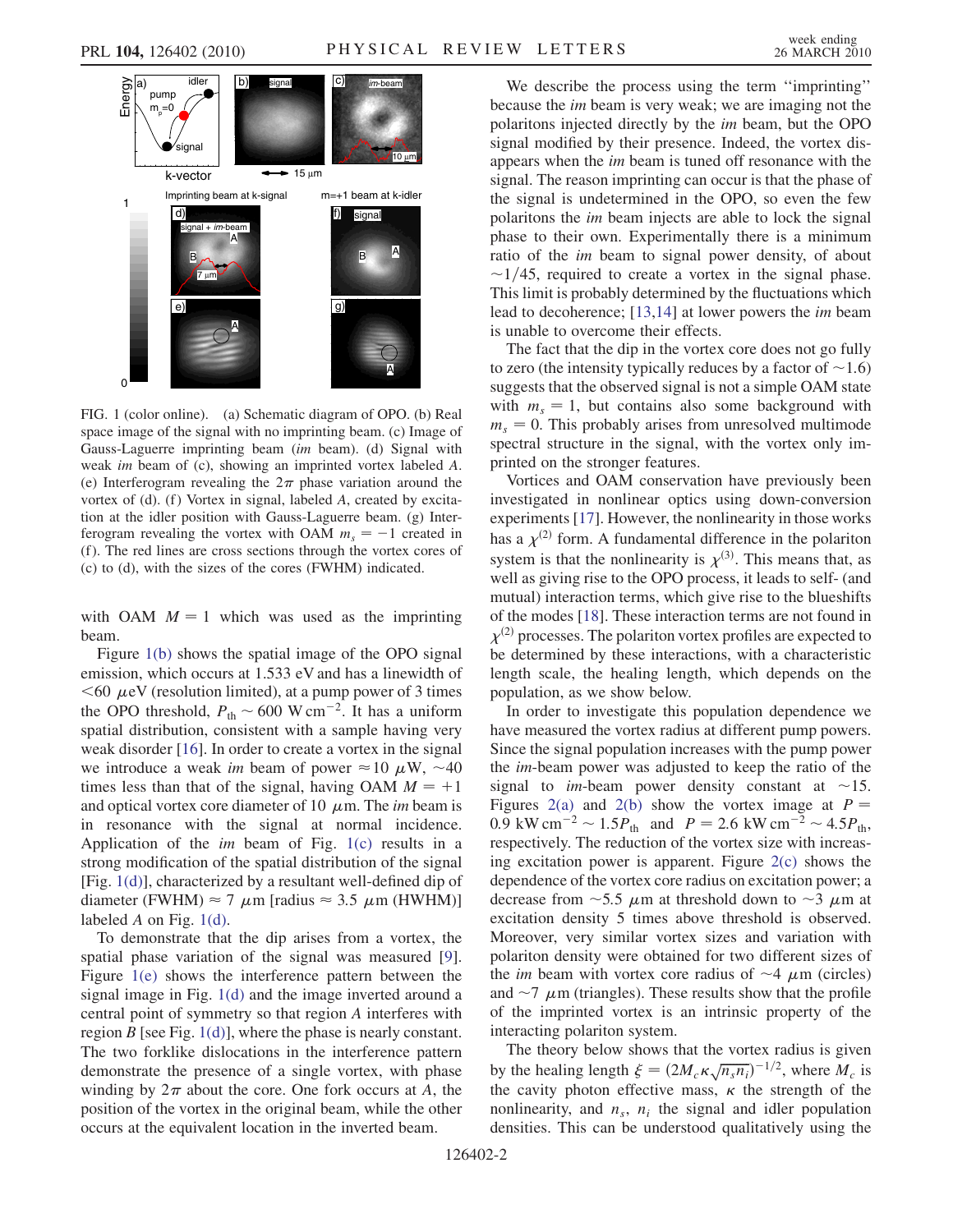

<span id="page-2-0"></span>FIG. 2 (color online). (a),(b) Images of a signal vortex at (a)  $0.9 \text{ kW cm}^{-2}$  and (b)  $2.6 \text{ kW cm}^{-2}$ . Experimental vortex<br>core radius of the OPO signal as a function of nump nower (c) core radius of the OPO signal as a function of pump power (c) and as a function of the signal intensity (d) for an im-beam core radius of  $\sim$ 4  $\mu$ m (circles) and  $\sim$ 7  $\mu$ m (triangles), respectively.

following argument, which applies to interacting equilib-rium BECs [\[8](#page-3-7)], and to lasers (VCSELs) with  $\chi^{(3)}$  nonlinearity [[7](#page-3-6)]: the healing length is obtained by equating a typical kinetic energy associated with a vortex in the condensate,  $\sim (2M_c \xi^2)^{-1}$  to the interaction energy (blue-<br>shift) which is  $\approx \kappa \sqrt{n n}$  (all energies are scaled to  $\hbar^2$ ) shift), which is  $\approx \frac{\sqrt{n_s n_i}}{n}$  (all energies are scaled to  $\hbar^2$ ). Since  $n_s$  is proportional to  $n_i$  we expect the vortex radius to  $\frac{1}{2}$ . Since  $n_s$  is proportional to  $n^{-1/2}$ . Figure 2(d) shows be approximately proportional to  $n_s^{-1/2}$ . Figure [2\(d\)](#page-2-0) shows<br>that at higher signal intensities the experimental data are in that at higher signal intensities the experimental data are in very reasonable agreement with this dependence (solid line); with increasing signal intensity by a factor of 4 the vortex radius decreases by a factor of 2. At small signal intensities the vortex radius does not diverge as expected from the  $n_s^{-1/2}$ , but is probably limited by the finite signal size size.

Experimental constraints hinder the direct demonstration of the creation of the antivortex in the idler accompanying the signal vortex; the OPO idler is typically  $>100$ times weaker than the signal [[14](#page-3-12)] due to the small photonic component at the idler, making it impossible to obtain spatial and interference images. However, we are able to show that the pair scattering leads to the creation of vortex antivortex pairs. Using a pump power just below the OPO threshold, we apply a beam with OAM  $M = +1$  at the angle and energy where the OPO idler would appear. The "signal" then forms at  $k \sim 0$  due to pair scattering from the pump, stimulated by the probe beam. In this geometry, we are able to perform the required imaging of the signal; the vortex image and the corresponding self-interference image are shown in Figs.  $1(f)$  and  $1(g)$ , respectively. A dip in intensity is observed in Fig.  $1(f)$  corresponding to a vortex core. In Fig. [1\(g\)](#page-1-0) a fork dislocation corresponding to a vortex labeled A in Fig.  $1(f)$  is observed, pointing to the right rather than to the left as for the vortex labeled A in Figs. [1\(d\)](#page-1-0) and [1\(e\),](#page-1-0) proving that the OAM is  $m_s = -1$ .<br>Here in Fig. 1(f) we image the same original (uninverted) Here, in Fig.  $1(f)$  we image the same original (uninverted) beam as in Fig.  $1(d)$ .

In order to obtain a better understanding of the nature of the vortex, we have developed a theoretical model of a vortex in a  $\chi^{(3)}$  OPO. Our treatment starts from the classical model of an OPO with uniform fields for pump, signal, and idler [\[18](#page-3-17)], and adds a vortex antivortex pair to the signal and idler, which locally modulates the fields in the region of the core. The modulation functions are determined by a set of coupled nonlinear differential equations, which we solve numerically. Details of the theory will be presented elsewhere.

Figure [3\(a\)](#page-2-1) shows typical profiles calculated for the three modes at low  $(\sqrt{n_s n_i} = 0.01 n_p)$  and high  $(\sqrt{n_s n_i} = n_s)$  signal intensities. Here *n* is the polariton density in  $n_p$ ) signal intensities. Here  $n_p$  is the polariton density in<br>the nump which is pearly constant above threshold [18] the pump, which is nearly constant above threshold [[18\]](#page-3-17). The calculation uses structural parameters appropriate to the experimental microcavity. The length scale in the plot is the healing length  $\xi = (2M_c \kappa \sqrt{n_s n_i})^{-1/2}$ . At small<br>pump powers when  $\sqrt{n_n n_i} = 0.01n$ , the signal and idlet pump powers when  $\sqrt{n_s n_i} = 0.01 n_p$  the signal and idler<br>profiles are identical with radii of  $\approx \xi$  and the num is profiles are identical with radii of  $\sim \xi$ , and the pump is<br>unaffected by the vortex. At high nowers, the signal and unaffected by the vortex. At high powers, the signal and idler profiles separate, with the idler having the smaller core, and a ''bump'' appears in the pump in the core region, where it is less depleted by the OPO process. The separation is shown in more detail in Fig. [3\(b\),](#page-2-1) where the vortex radii are plotted as a function of  $\sqrt{n_s n_i}/n_p$ . In this figure, the length scaling used is  $(2M_c \kappa n_p)^{-1/2}$ , to show explicitly the strong dependence on population.

The behavior can be understood using physical arguments based on the competition between the blueshift due to polariton-polariton interactions and the OPO scattering process arising from the nonlinearity [\[18\]](#page-3-17). The blueshift provides restoring forces which control the vortex radius,



<span id="page-2-1"></span>FIG. 3. (a) Calculated signal (solid line), idler (square), and pump (dot) vortex profiles for signal and idler populations near threshold (black), and comparable to the pump (gray). (b) Variation of signal (solid line) and idler (square) core radii with signal or idler population. The dashed line is obtained from the near-threshold approximation equation ([1](#page-3-18)).